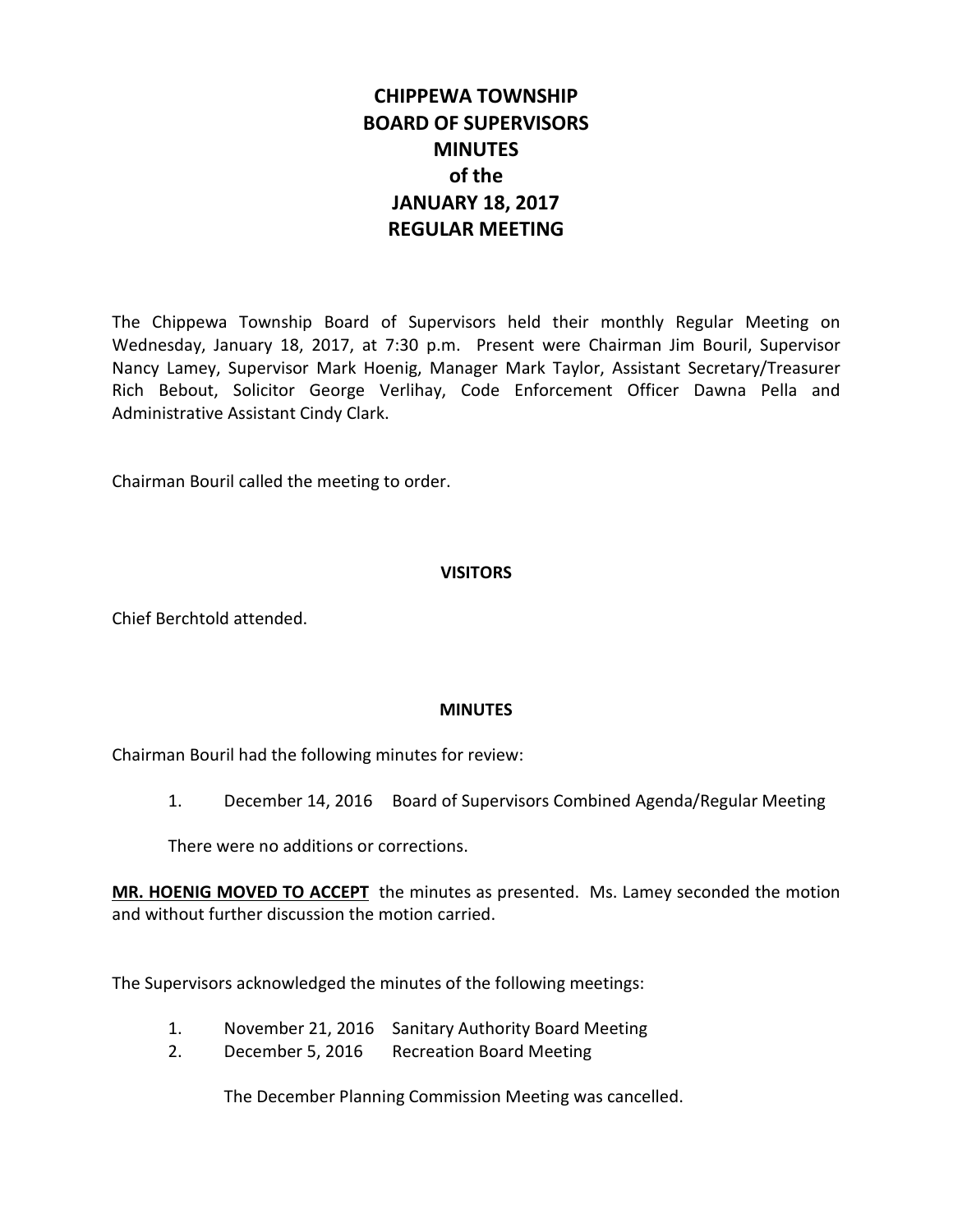### **ITEMS TO BE ACTED ON**

None.

### **REPORTS**

Chairman Bouril had the following reports for review:

- 1. Financial Report
- 2. Police Department Report (December and Yearly)
- 3. Road Report (December)
- 4. Wage Tax/OPT Report (December)
- 5. Real Estate Tax Report (December)
- 6. Zoning Report (December, Quarterly and Yearly)
- 7. Code Enforcement Officer's Report (December and Yearly) (No monthly, quarterly or yearly Fire Report were received.)

### **MANAGER'S REPORT**

Manager Taylor had the following item listed on the agenda for discussion:

1. Four Bees by the Sea Zoning Map Amendment:

Manager Taylor explained that he has been speaking to the Four Bees by the Sea developers and with Jim Culler. He said they have provided an application for rezoning the large parcel off of Route 51. This is for land development and a subdivision. They also submitted a list of names and a special warranty deed. Mr. Taylor is not sure what should be done next since the exact subdivision line has not yet been determined. The Manager noted that he had provided the Supervisors with two Harshman Group color-coded maps of the area. One map shows existing zoning and the other shows proposed zoning. They are asking for a hearing. Solicitor Verlihay spoke on the matter. He said the tax parcel numbers are not on the map and said that with the present description he cannot do a legal description. He added that if there is a possibility that the lines are off 5 or 10 feet that would result in some of the lots being partially in an R-2 district and partially in a PC district. He said that would not make sense. He feels the subdivision should come first. Chairman Bouril suggested having the public hearing and making a decision with contingencies. Attorney Verlihay agreed that the hearing could be held in February with the ordinance passed at a later time after the proper boundary lines are submitted to the Township. The Manager said that it has already been submitted to the Beaver County Planning Commission. It was determined that the public hearing would be held at 7 p.m. on February 15<sup>th</sup>.